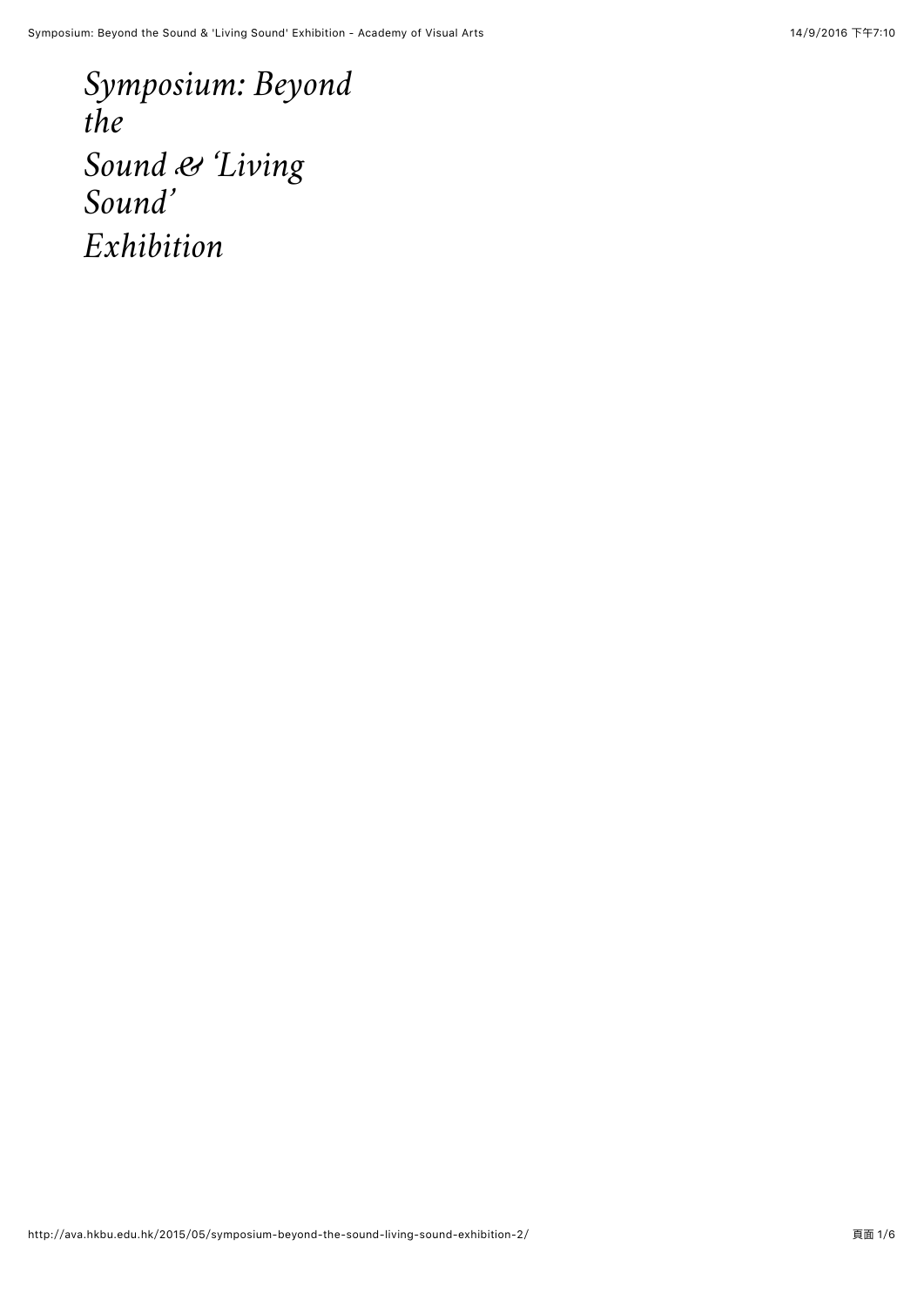

*[\(http://ava.hkbu.edu.hk/wp-content/uploads/2015/05/150507\\_sound\\_exhibition\\_A1poster\\_](http://ava.hkbu.edu.hk/wp-content/uploads/2015/05/150507_sound_exhibition_A1poster_final_OP.jpg)fi‐*

*nal\_OP.jpg)*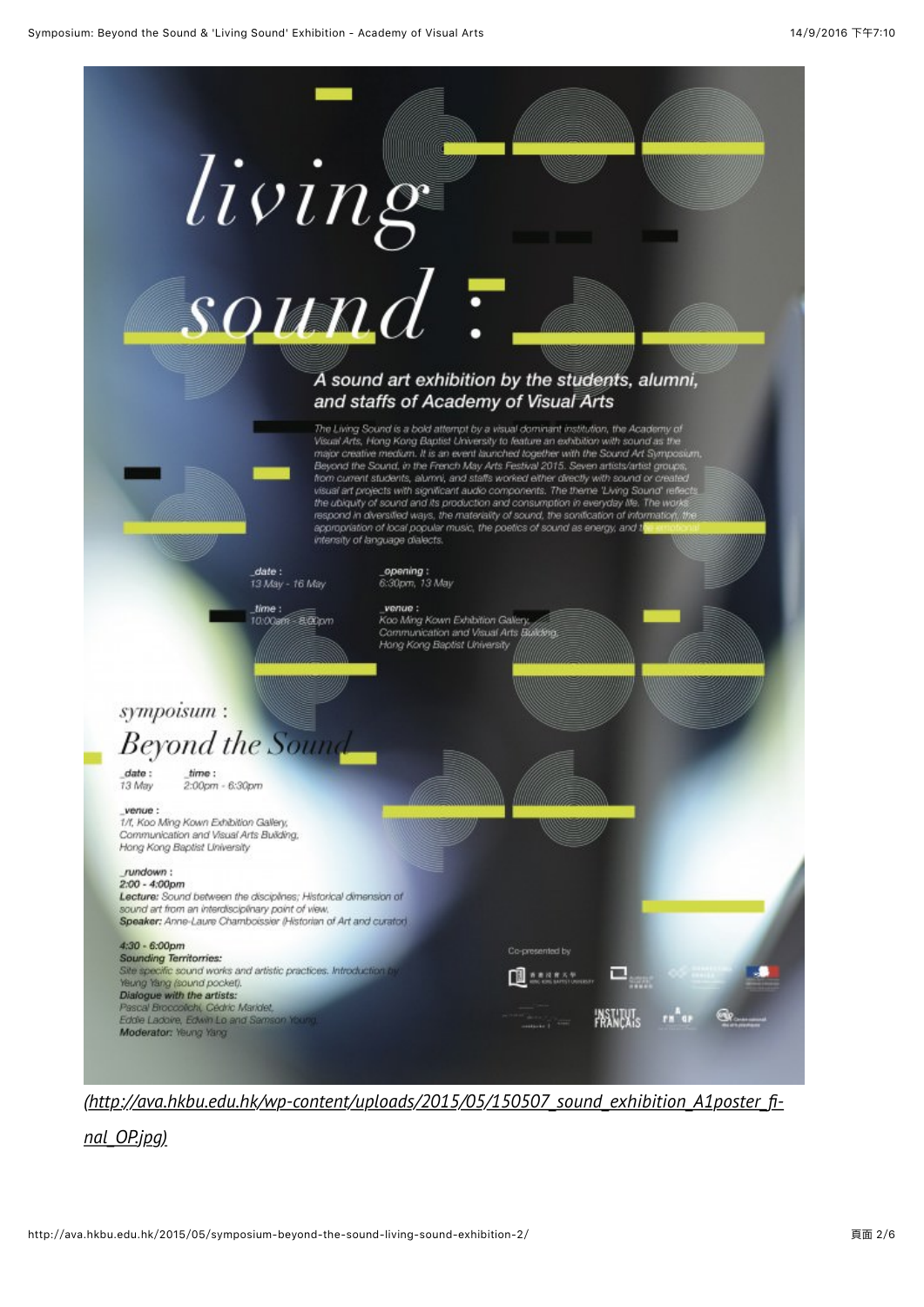## **Symposium: Beyond the Sound**

Co-presented by Academy of Visual Arts, Connecting Spaces, Consulate of France in HK & Macao and sound pocket, the first half of a two-days symposium will be held in Koo Ming Kown Gallery on 13 May 2015.

The symposium is focusing on the problematic question what is sound art and is divided into two parts, one based on a theoretical approach regarding the historical dimension of sound art and one based on artistic practice.

Date: 13 May 2015

Time: 2pm – 6pm

Venue: 1/f, Koo Ming Kown Exhibition Gallery, Communication and Visual Arts Building , 5 Hereford Road, Kowloon Tong

## Programme

2 – 4 pm, Lecture: Sound between the disciplines. Historical dimension of sound art from an interdisciplinary point of view. Introduction by John Aiken (Director of Baptist University's Academy of Visual Arts) Speaker: Anne-Laure Chamboissier (Historian of Art and curator)

4.30 – 6pm, Sounding Territorries: Site specific sound works and artistic practices. Introduction by Yeung Yang (sound pocket) Dialogue between the artists: Pascal Broccolichi, Cédric Maridet, Eddie Ladoire, Edwin Lo and Samson Young. Moderator: Yeung Yang

6:30pm, Opening of Living Sound exhibition.

[form form-47]

## **Living Sound Exhibition**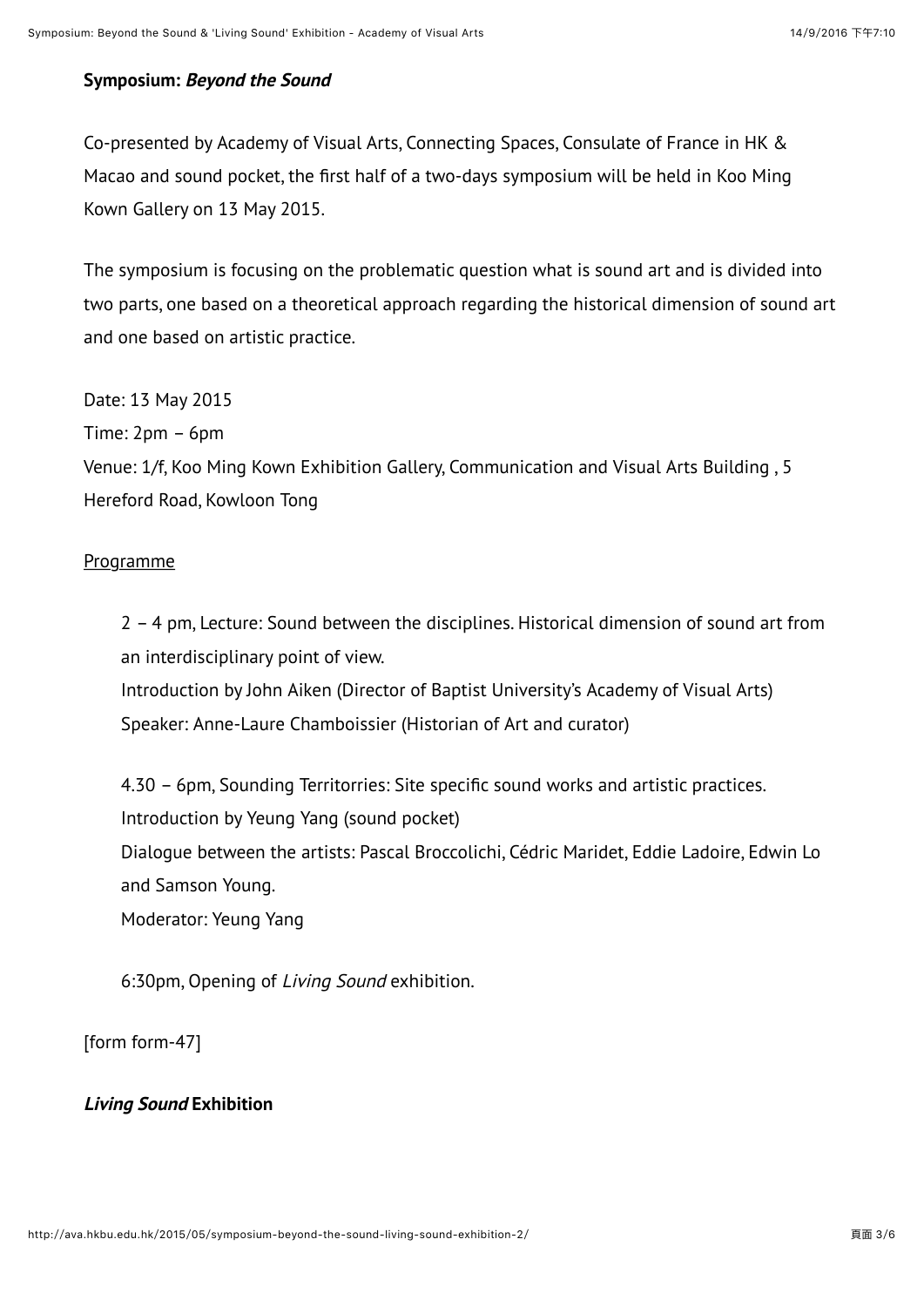The *Living Sound* is a bold attempt by a visual dominant institution, the Academy of Visual Arts, Hong Kong Baptist University to feature an exhibition with sound as the major creative medium. It is an event launched together with the Sound Art Symposium, Beyond the Sound, in the French May Arts Festival 2015. Seven artists/artist groups, from current students, alumni, and staffs worked either directly with sound or created visual art projects with significant audio components. The theme 'Living Sound' reflects the ubiquity of sound and its production and consumption in everyday life. The works respond in diversified ways, the materiality of sound, the sonification of information, the appropriation of local popular music, the poetics of sound as energy, and the emotional intensity of language dialects.

Exhibition period: 13 – 16 May 2015

Time: 10:00am – 8:00pm

Venue: Koo Ming Kown Exhibition Gallery, Communication and Visual Arts Building, 5 Hereford Road, Kowloon Tong詳情請參閱英文版網頁。